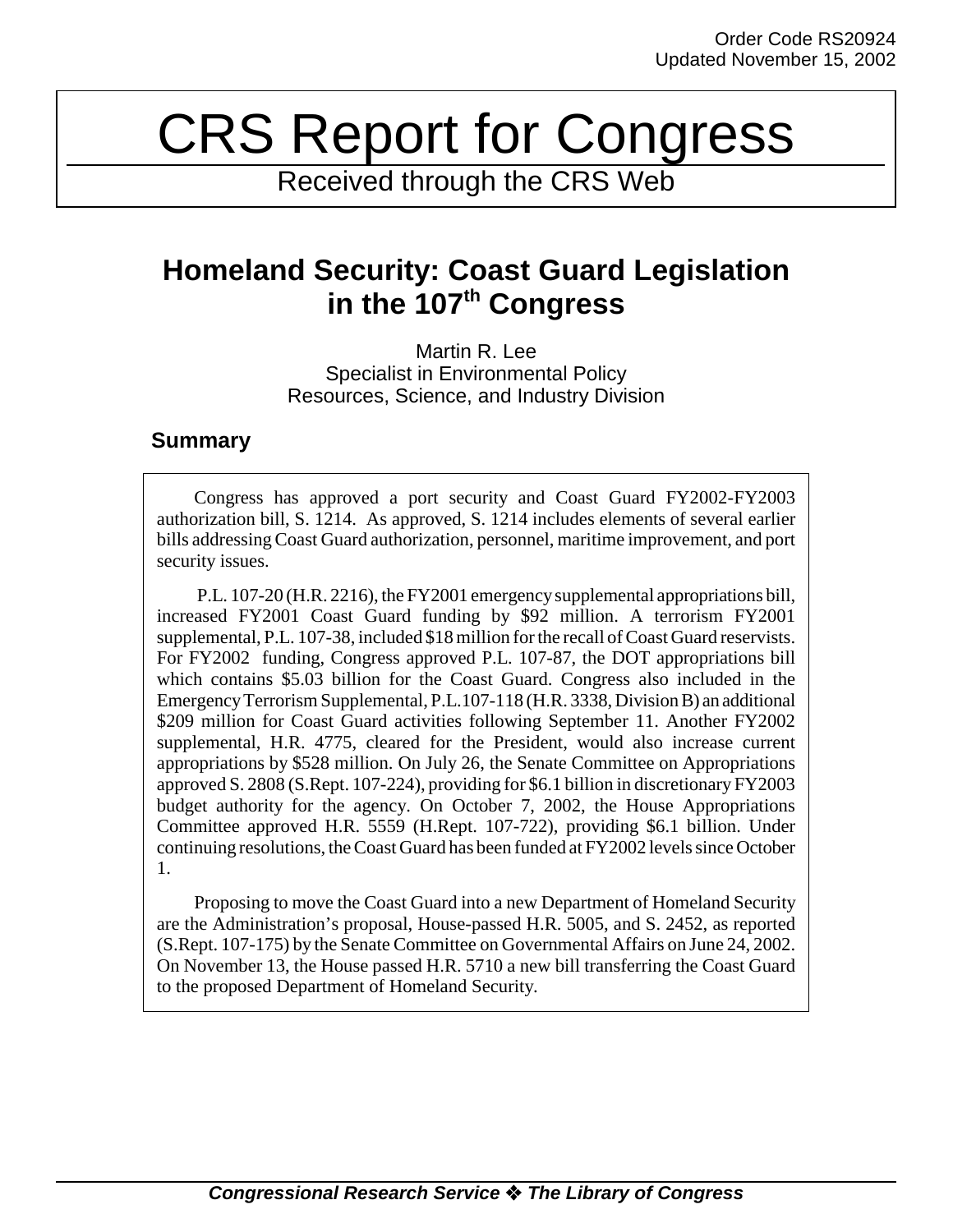#### **Introduction**

The Coast Guard is a multi-function agency with a mission to protect people, the environment, and U.S. economic interests in coastal and ocean waters. For a full description of responsibilities, see [http://www.uscg.mil/services.html]. Increased duties related to high seas illegal drug trafficking and immigration have added to the agency's obligations and increased the complexity of the issues it faces. Congress continues to be concerned with how the agency is responding operationally to these new demands and managing plans to replace many of its aging vessels and aircraft.

#### **Coast Guard Authorization Legislation for FY2002**

Congress generally authorizes the programs of the U.S. Coast Guard and appropriates annually in the Department of Transportation bill.<sup>1</sup> FY1999 was the last year that programs were formally authorized by Congress. House-passed H.R. 3507 and Senate-reported S. 951 were the main FY2002 reauthorization bills. On June 4, in passing a port security bill, S. 1214, the House added the authorization language of House-passed H.R. 3507. **Table 1** shows the major differences in their proposed authorization levels.

The House passed an authorization bill, H.R. 1699 June 7, 2001. It would have authorized a total of \$5.3 billion for all Coast Guard programs in six major accounts. The House later passed H.R. 3507, which would authorize Coast Guard programs at \$5.9 billion for FY2002, the same authorization levels adopted in S. 1214 on June 4 by the House. A similar Senate bill, S. 951, would authorize \$5.2 billion, and was reported October 31 by the Senate Committee on Commerce, Science, and Transportation (S.Rept. 107-89). As approved, S.  $1214^2$  authorizes \$5.9 billion in FY2002 and \$6.0 billion in FY2003 for all Coast Guard programs.

**Operations and Maintenance.** H.R. 3507 and S. 1214 as passed by the House would have authorized Coast Guard operation and maintenance activities at \$4.2 billion for FY2002—\$623 million of this was authorized to be available for domestic maritime homeland security. S. 951 would have authorized this account at \$3.6 billion and does not specify an allocation for domestic maritime security. As approved, S. 1214 authorizes \$4.2 billion for FY2002, including \$623 million for Homeland Security activities. For FY2003, \$4.3 billion is authorized and there is no specific authorized amount for Homeland Security.

**Acquisition, Construction, Improvements.** For Coast Guard acquisition activities, construction and capital improvements, S.1214, as approved, authorizes \$717.8 million, including \$58.5 million, for FY2002 and \$725 million for FY2004, levels similar to those in House-passed H.R. 3507.

<sup>&</sup>lt;sup>1</sup> For a discussion of FY2002 appropriations, see CRS Report RL31308, Appropriations for *FY2003: Department of Transportation and Related Agencies*.

 $2$  In passing it, the House added the FY2002 authorization language of House-passed H.R. 3507. The Senate Commerce Committee approved a seaport security bill, S. 2329, on May 17. Housepassed H.R. 1099 contains various personnel, maritime safety, advisory group, and miscellaneous provisions. Another reported bill, H.R. 2481, the Omnibus Maritime Improvement Act of 2001 contains numerous provisions on Coast Guard operations and activities.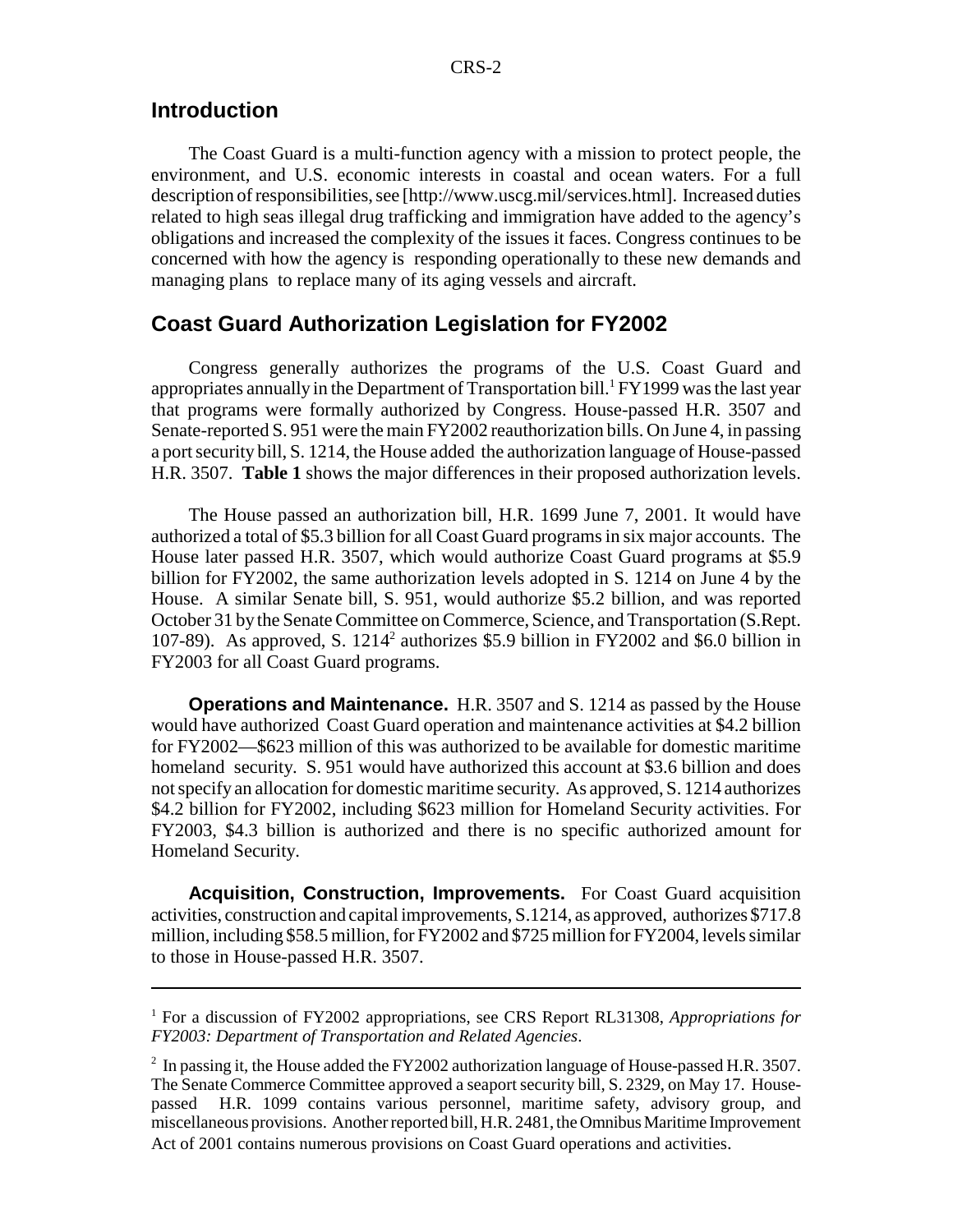Other Portions of the Authorization H.R. 3507 and S. 1214 would authorize Coast Guard research, testing, development and related activities at a \$21.7 million for FY2002; S. 951, at \$22 million. For mandatory retirement benefits, the authorized amount is \$876 million under both House and Senate bills for FY2002. Under both bills, alteration of bridges would be authorized at \$16 million; for complying with environmental laws and performing environmental restoration activities the levels are \$17.0 million FY2002. The House bill would increase the authorized number of active-duty personnel from 38,038 previously to 44,000 in FY2002. The Senate bill would set the level at 40,000. As approved, S. 1214 did not specify authorizations for these categories, except for authorizing 44,000 active duty personnel in FY2002 and 45,500 in FY2003.

#### **Coast Guard Funding**

The Coast Guard appropriation is constrained, and its management challenged, by increased responsibilities for drug and illegal immigrant interdiction on the high seas as well as by its aging water craft and aircraft. Enhanced responsibilities in the wake of September 11th have greatly added to Coast Guard duties.

**FY2002.** The Administration requested \$5.056 billion for Coast Guard funding in FY2002. The House approved \$5.03 billion (H.R. 2299; H.Rept. 107-108), \$60 million less than requested. The Senate approved \$5.102 billion (H.R. 2299; H.Rept. 107-108, amended by S. 1178, in the nature of a substitute). P.L. 107-87 (H.Rept. 107-308) included \$5.03 billion.

 P.L. 107-20 (H.R. 2216), the FY2001 emergency supplemental bill, increased FY2001 Coast Guard funding by \$92 million. A terrorism FY2001 supplemental of September 21, 2001, P.L. 107-38, included \$18 million in additional FY2001 funds for the recall of Coast Guard reservists. House-passed H.R. 3338, the Defense Appropriations bill in Division B, the FY2002 Supplemental, would have increased the Coast Guard's operating appropriation by \$144.9 million, funds directly in support of September 11 related activities ; the Senate-reported substitute (S.Rept. 107-109) included \$273 million. On December 7, the Senate Committee substitute was ruled out of order by the Chair. The same day the Senate passed the Byrd /Stevens/Inouye amendment to H.R. 3338, which included \$285.35 million for the Coast Guard in Division B, Transfers from the Emergency Response Fund Pursuant to P.L. 107-38. The final version, P.L. 107-118, included \$209 million for Coast Guard terrorism-related activities. Another FY2002 supplemental, H.R. 4775, cleared for the President, would also increase current appropriations by \$528 million.

The requested \$3.38 billion (\$197.8 million, or 6% more than FY2001) would have been allocated to operation and maintenance of a wide range of ships, boats, aircraft, shore units, and aids to navigation. The House approved \$3.38 billion; the Senate approved \$3.43 billion; and the conferees \$3.38 billion. For acquisition, construction, and improvement; the Administration sought \$659.3 million; the House approved \$600 million; the Senate approved \$669.3 billion; and, the conferees \$636.4 million. For complying with environmental regulations and cleaning up contaminated sites, conferees approved \$16.9 million. \$15.5 million was requested and approved for altering bridges The \$21.7 million approved by the House and Senate for research and development was the same as the amount requested, and slightly more than the \$20.2 million approved by the conferees. The allocation approved for retirement pay will be \$876.3 million, the same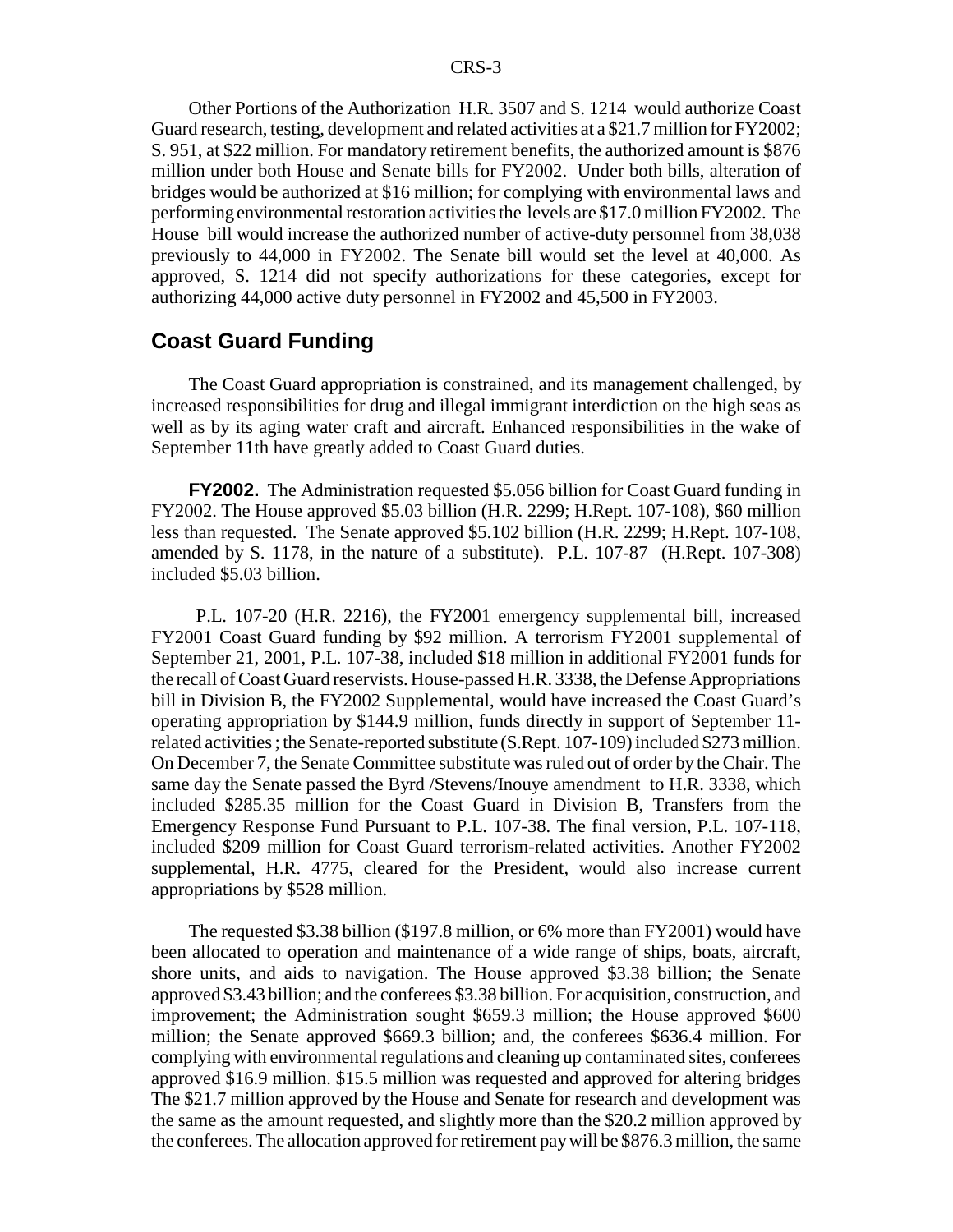as requested. The Administration requested, and conferees approved, \$83.2 million to train, support, and sustain a ready military Selected Reserve Force of 8,000 members

For FY2002 deepwater replacement, \$338 million was requested; the final version included \$320 million. Actual purchases of nearly \$10 billion are anticipated over a 20-year period beginning in FY2002. In approving the bill, Congress included legislative language requiring a capital investment plan for the Coast Guard.

**FY2003.** The Administration requests discretionary budget authority of \$5.9 billion for Coast Guard funding in FY2003. Compared to the \$5.0 billion appropriated in FY2002, the FY2003 request would be \$862 million, or 17% more. Planned increases of \$733 million for operating expenses and \$92 million for acquisitions account for most of the proposed increase. On July 26, the Senate Committee on Appropriations approved S. 2808 (S.Rept. 107-224), providing for \$6.1 billion for the agency; on October 7, the House Appropriations Committee recommended \$6.1 million in H.R. 5559 (H.Rept. 107- 722). Coast Guard programs are usually authorized every 2 years; see also CRS Report RS21125, *Homeland Security: Coast Guard Operations–Background and Issues for Congress* and CRS Report RS21079, *Maritime Security: Overview of Issues,* for discussions of related issues.

The FY2003 budget request is intended to allow the Coast Guard to continue its activities against drug smuggling and to recapitalize aircraft and vessel fleets while it conducts accelerated Homeland Security activities. A requested \$4.2 billion (\$733.0 million, or 19%, more than FY2002) is for operation and maintenance of a wide range of ships, boats, aircraft, shore units, and aids to navigation; the Senate Appropriations Committee approved this amount. The House Committee recommended \$4.3 billion. This includes \$340.0 million in defense-related funding. Another major component of the request is allocated to acquisition, construction, and improvement. The Administration sought and the Senate and House Appropriations Committees approved, \$725.0 million, \$92. 0 million, or 14%, more than current year funding. For complying with environmental regulations and cleaning up contaminated Coast Guard sites, the budget sought, and the Appropriations Committees approved, \$17.3 million. No funds are requested for altering bridges; the Senate Committee approved \$14 million and the House Committee \$17 million . The \$23.1. million approved in the Senate action for research and development would be slightly more than current year funding. The House Committee recommended \$21.0 million.

The chief current issue is how the Coast Guard is handling heightened security responsibilities with its many other responsibilities such as search and rescue, and enforcement of laws and treaties. About half of the planned \$733 million increase for operating activities is to be allocated among Homeland Security and these traditional activities. Another prominent issue has been the Coast Guard's management of a major planned replacement of aging and outmoded high seas vessels and aircraft, with a special emphasis on improving the Coast Guard's capabilities on the high seas or in deep waters. Only planning and analysis funds were included for FY1998 through FY2001. Key dates include July 2001, when industry teams submitted their design and construction proposals; and the second quarter of FY2002, when the Coast Guard will award the contracts to begin the replacement program. For FY2003, \$500 million is requested, a \$200 million or 63% increase over current year funding. Actual purchases of nearly \$10 billion are anticipated over a 20-year period beginning in FY2002. CRS Report 98-830,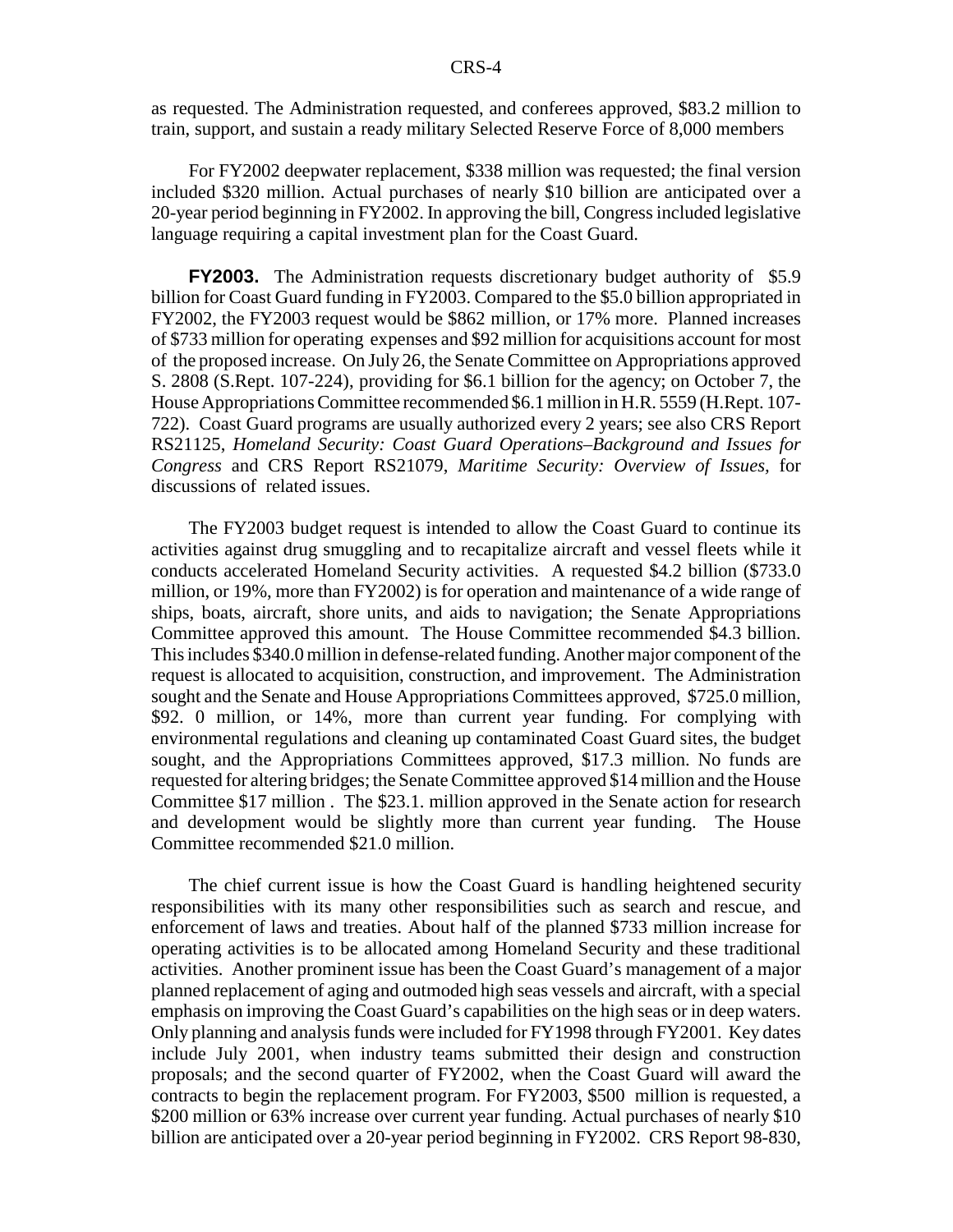*Coast Guard Integrated Deepwater System: Background and Issues for Congress*, discusses the issues associated with the program.

### **Transferring the Coast Guard to a Department of Homeland Security**

Senate Governmental Affairs-reported S. 2452 (S.Rept. 107-175) Section 102; the Lieberman substitute to S. 2452, Section 131; and the Administration's proposal, H.R. 5005 Section 402, reported July 19 by House Select Committee on Homeland Security and passed July 26, would transfer the agency to the new department and place it under a border and transportation security undersecretary or directorate. On November 13, the House passed a new bill, H.R. 5710, similar to these earlier bills. (See also CRS Report RS21125, *Homeland Security: Coast Guard Operations–Background and Issues for Congress*.)

Some Members of Congress and others have been concerned that certain nonsecurity functions such as boating safety, search and rescue, and fishing regulation may receive a low priority under the proposed arrangement. In making its legislative recommendations on H.R. 5005, the House Committee on Transportation and Infrastructure recommended that the Coast Guard remain in DOT, a new Coast Guard Vice Commandant for Homeland Security be created, and all core missions be performed at adequate levels. A recent Brookings Institute study recommended that the Coast Guard be included in a scaled down Homeland Security Department. In passing H.R. 5005, the House included the provisions to transfer the Coast Guard.

As passed by the House, H.R 5710 would require in Sections 103(c) and 888(g) that the Commandant of the Coast Guard report directly to the DHS Secretary. Section 888(b) would transfer all Cost Guard authorities, functions, personnel, and assets. The Administration's proposal would have placed it under the proposed Border and Transportation Security division, although that proposal included language that would preserve the Coast Guard as a distinct entity in the new department and mandated that the Coast Guard Commandant report directly to the Secretary of Homeland Security. The House Committee on Transportation and Infrastructure recommended that the Coast Guard remain in DOT, a new Coast Guard Vice Commandant for Homeland Security be created, and all core missions be performed at adequate levels. Notwithstanding, the Select Committee-reported and House-passed H.R. 5005 would have transferred the Coast Guard in its entirety as a distinct entity to the proposed DHS, like the Administration's plan. The Lieberman substitute to Senate bill (S. 2452), as approved by the Committee on Governmental Affairs on July 25, 2002, would transfer the Coast Guard to a Border and Transportation Security directorate of the proposed DHS. Like H.R. 5005 and H.R. 5710, it would require the Commandant to report directly to the Secretary of Homeland Security (and not to the head of the directorate).

Similar to the language in the Lieberman Substitute, House-passed H.R. 5710 defines in Section 888 the "non-homeland security" and "homeland security" missions of the Coast Guard, and requires that its missions and functions remain intact after the transfer. It further prohibits substantially or significantly reducing those missions or the